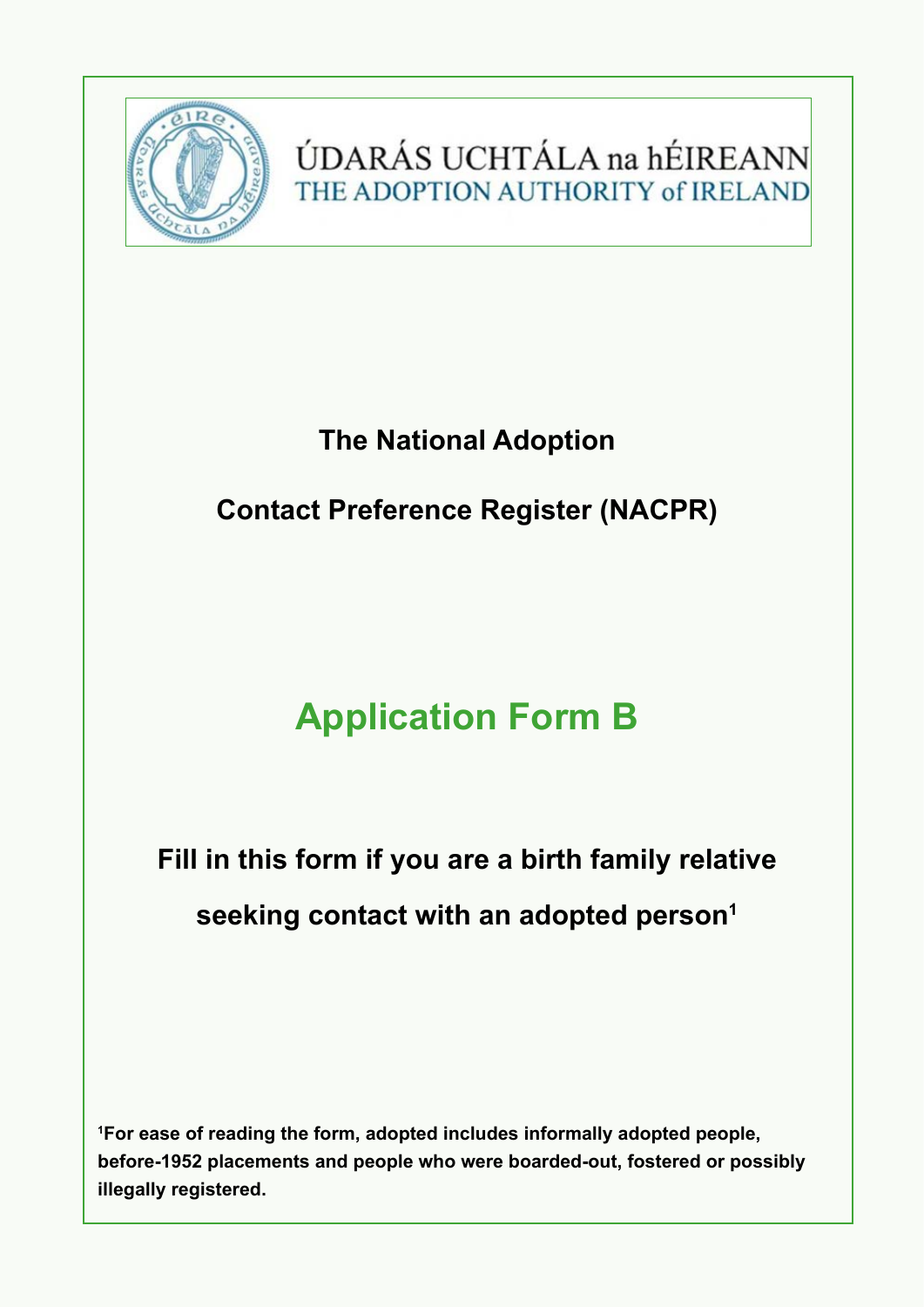## **Application Form B: Birth family seeking contact with an adopted person**

**Please read the [NACPR information leaflet](https://aai.gov.ie/images/PDFs/The_National_Adoption_Contact_Preference_Register_Information_Leaflet.pdf  ) carefully before you complete this form.**

This form has 8 sections.

- 1. About this form
- 2. [Your current personal details](#page-4-0)
- 3. [Details of the relative you would like to contact](#page-6-0)
- 4. [What level of contact do you want to have with this person?](#page-7-0)
- 5. [Other contact options](#page-8-0)
- 6. [Identification and signature](#page-9-0)
- 7. [Checklist](#page-9-0)
- 8. [If you are searching for more than one adopted person](#page-10-0)

## **Section 1: About this form**

All the information you provide here, you provide on a voluntary basis. We encourage you to give us as much information as possible. The more information we have to work with, the greater the chances are that we will help you make a match with relatives.

**Where do I send the completed form and identification?**

You can send it by:

 $\boxtimes$  Email: tracing@aai.gov.ie

Post: PO Box 9957, Dublin 4

## **About the words used on this form**

We have tried to use terms (words) that would suit everyone involved in adoption. We use the term 'birth' to refer to the 'natural birth' mother and 'natural birth' father. This is for ease of use, and because it is generally the term used in adoption-related literature internationally. We use the term 'applicants' for people who register with the NACPR.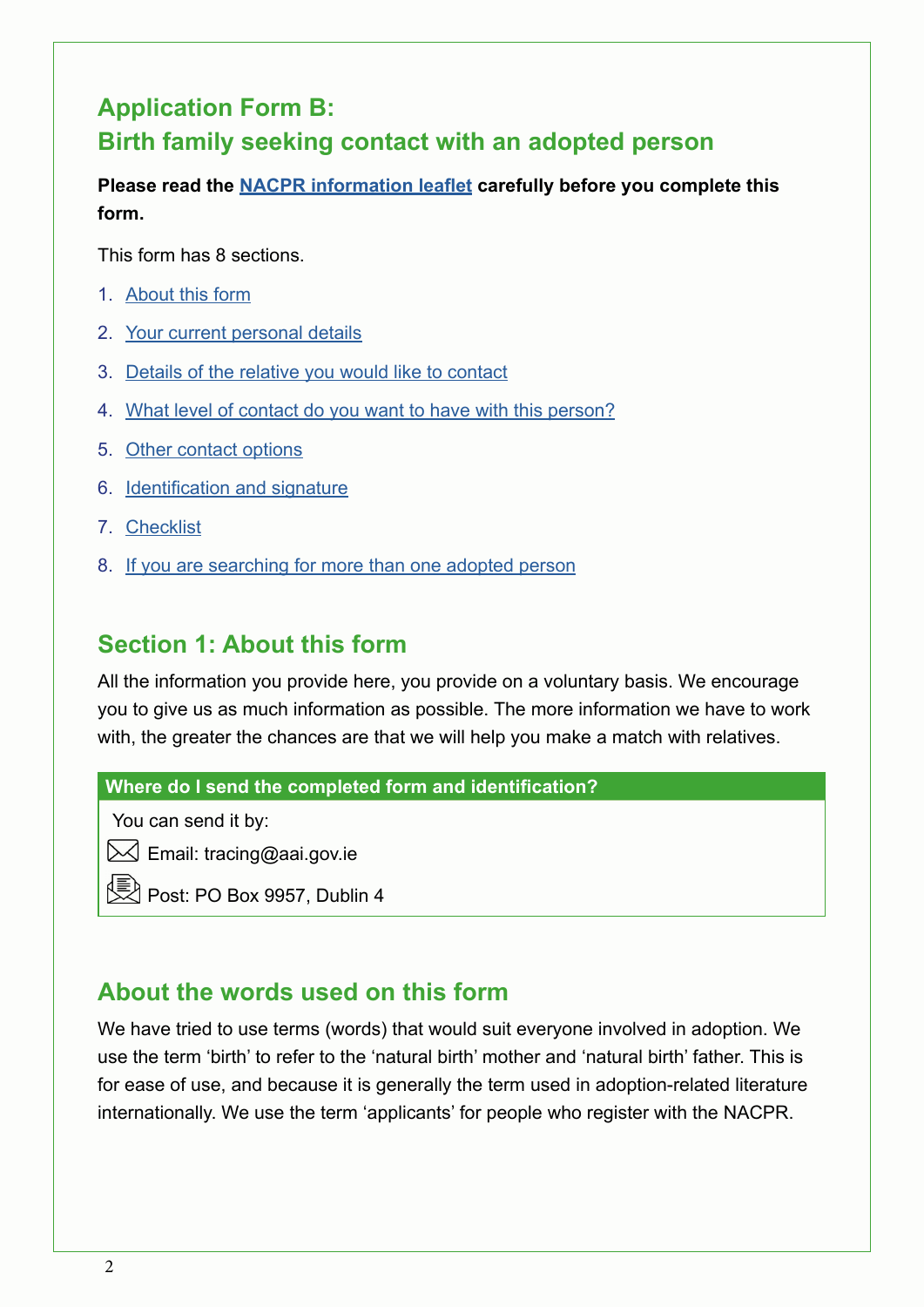## **Verifying your identity**

To protect the privacy of everyone who joins the NACPR, we must first verify your identity.

We will ask you to provide certified identification documents when you first contact us. We may also ask for you to verify your identity again if we feel it is necessary.

## **How do I get my identification document certified in Ireland?**

You will need to get your documents certified – signed and stamped – by a Garda (police officer) or a solicitor.

You can go to your local Garda (police) station and get your document certified (stamped) for free, or you can go to a solicitor and pay a nominal fee.

Here's what you have to do:

- 1. Photocopy your chosen identification document.
- 2. Bring the photocopy and the original document to a Garda (police) station or solicitor. If you live outside Ireland, please see information below.
- 3. A Garda or the solicitor or will check that the photocopy is a true copy of the original and will stamp the photocopy.
- 4. Send the stamped (certified) photocopy of the identification document (not the original document) to us along with your completed application form. The address to send it to is PO Box 9957, Dublin 4.
- 5. If you prefer, you can email it to us at tracing@aai.gov.ie to discuss.

## **If you live outside Ireland**

If you live outside Ireland, you may be able to get your document certified using a Document Certification or other relevant service. This service can verify that the copy of your original identification document is a true copy.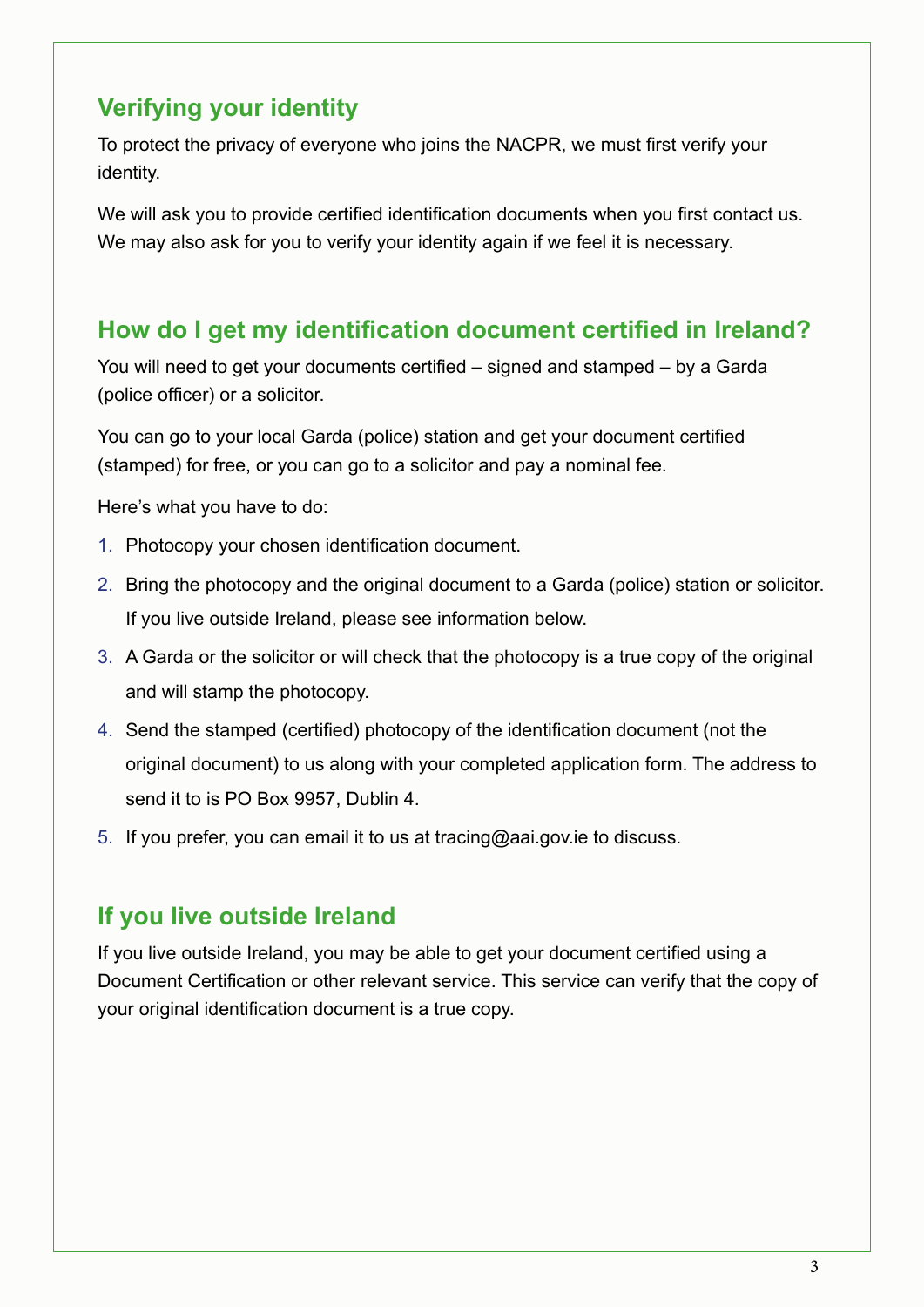## **The types of documents we accept**

The types of personal identification we accept are:

- Passport
- Driving Licence (including provisional licence)
- Public Services Card
- Student Card
- GP Visit Card
- Senior Citizens Travel Pass
- Pension Book

## **Finding it difficult to have your identification certified? Tell us**

If you find it difficult to have your identification certified as a true copy of the original, please contact us for help. In some limited cases, we may accept an application without formal, certified identification.

#### **You can contact us by:**

 $\boxtimes$  Email: tracing@aai.gov.ie

Post: PO Box 9957, Dublin 4

Phone: 00353 1 230 9300

Please read our [information leaflet](https://aai.gov.ie/images/PDFs/The_National_Adoption_Contact_Preference_Register_Information_Leaflet.pdf  ) for more information on this.

## **What happens after I send in my application form?**

We will write to you to say that we have received your application and verified your identity. If we find a potential match on the NACPR, one of our social workers will contact you. For more information, please see our [information leaflet](https://aai.gov.ie/images/PDFs/The_National_Adoption_Contact_Preference_Register_Information_Leaflet.pdf  ).

Please read our [NACPR privacy statement](https://aai.gov.ie/images/PDFs/The_National_Adoption_Contact_Preference_Register_Data_Privacy_Statement.pdf  ) to find out how we process personal data.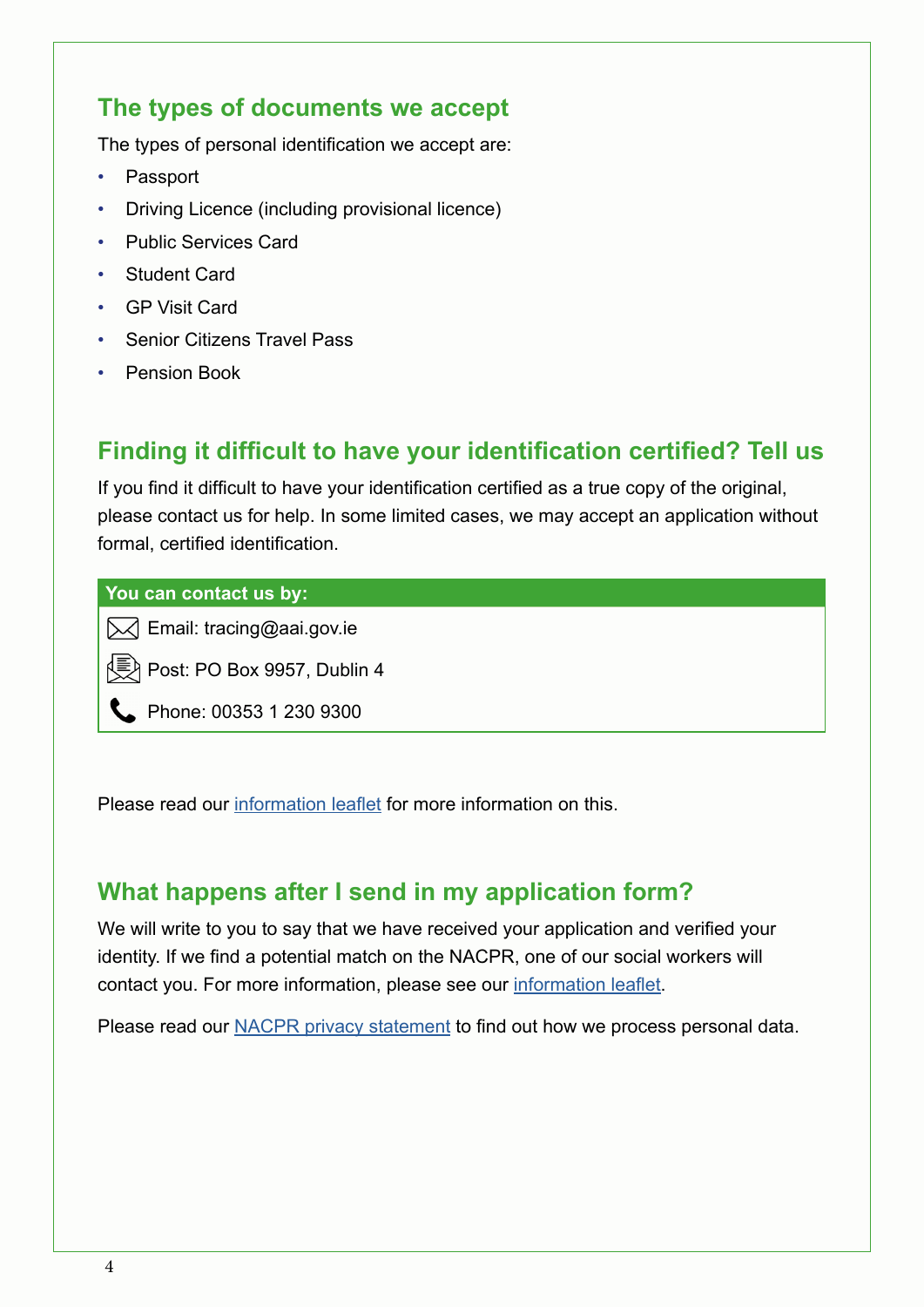## <span id="page-4-0"></span>**Section 2: Your personal details**

| Please provide your email address or postal address, so we can confirm that<br>we have received your application form. |
|------------------------------------------------------------------------------------------------------------------------|
| Title:                                                                                                                 |
| First name(s):                                                                                                         |
| Last name:                                                                                                             |
| Maiden name (if applicable):                                                                                           |
| Date of birth:                                                                                                         |
| Email address:                                                                                                         |
| Postal address:                                                                                                        |
| Phone number (landline or mobile):                                                                                     |

| Do you consent to us contacting you at this email address?  | Yes or No<br>- - |
|-------------------------------------------------------------|------------------|
| Do you consent to us contacting you at this postal address? | Yes or No        |
| Do you consent to us contacting you by phone?               | Yes or No        |

If you do not consent to us contacting you using any of the information above, please give alternative contact details here.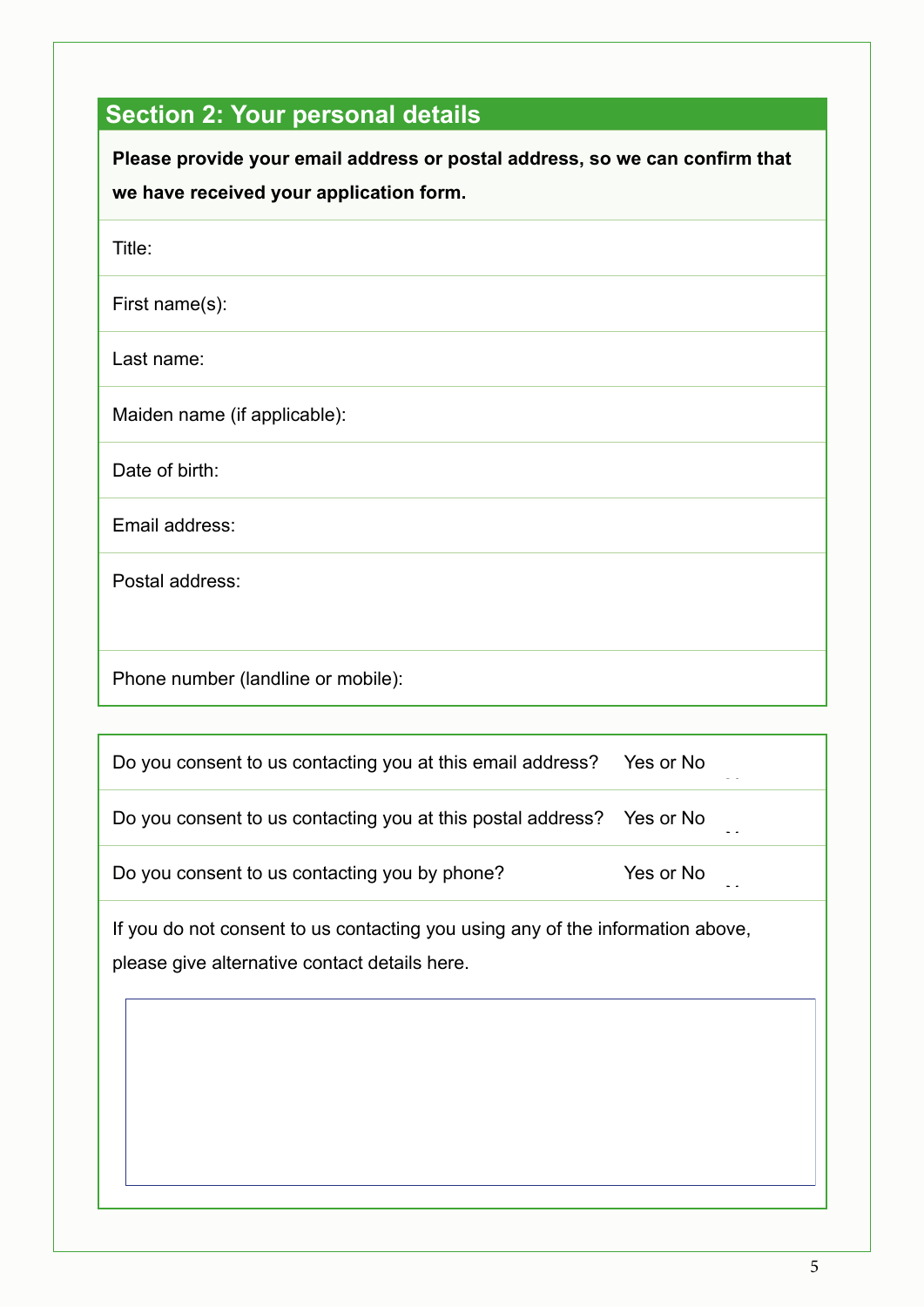#### **Section 2 continued**

Have you nominated a friend or family member to complete this form on your behalf? Yes or No

Yes No

**If you answered yes to this question, please see our [information leaflet](https://aai.gov.ie/images/PDFs/The_National_Adoption_Contact_Preference_Register_Information_Leaflet.pdf ) for steps on what to do.**

**Please indicate your status by ticking one of the boxes below**

I am a birth mother

I am a birth father

I am a birth relative or other relevant person of an adopted person

Please give your relationship to the adopted person: (brother, sister, half-brother, half-sister, aunt, uncle, grandparent, cousin, niece, nephew, other)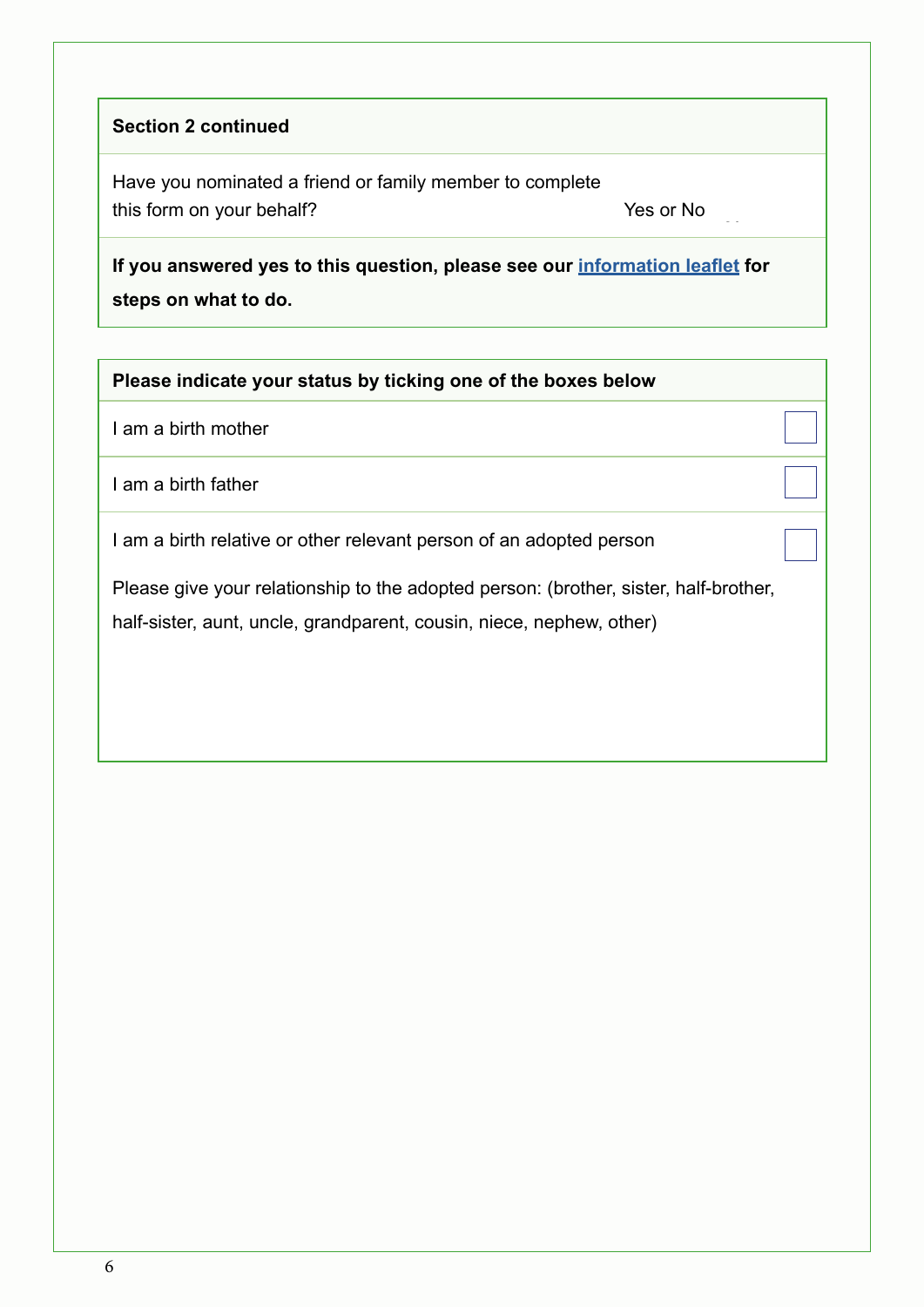#### <span id="page-6-0"></span>**Section 3: Details of the relative you would like to contact**

#### **Relative 1**

**Please give as much information as you can.**

Name:

Date of birth:

Or age:

**If you are unsure of this information, please give a rough idea of the date of birth or age and say that you are unsure.**

**You can use the space below to add any information which might help us link you with the relative you are looking for.**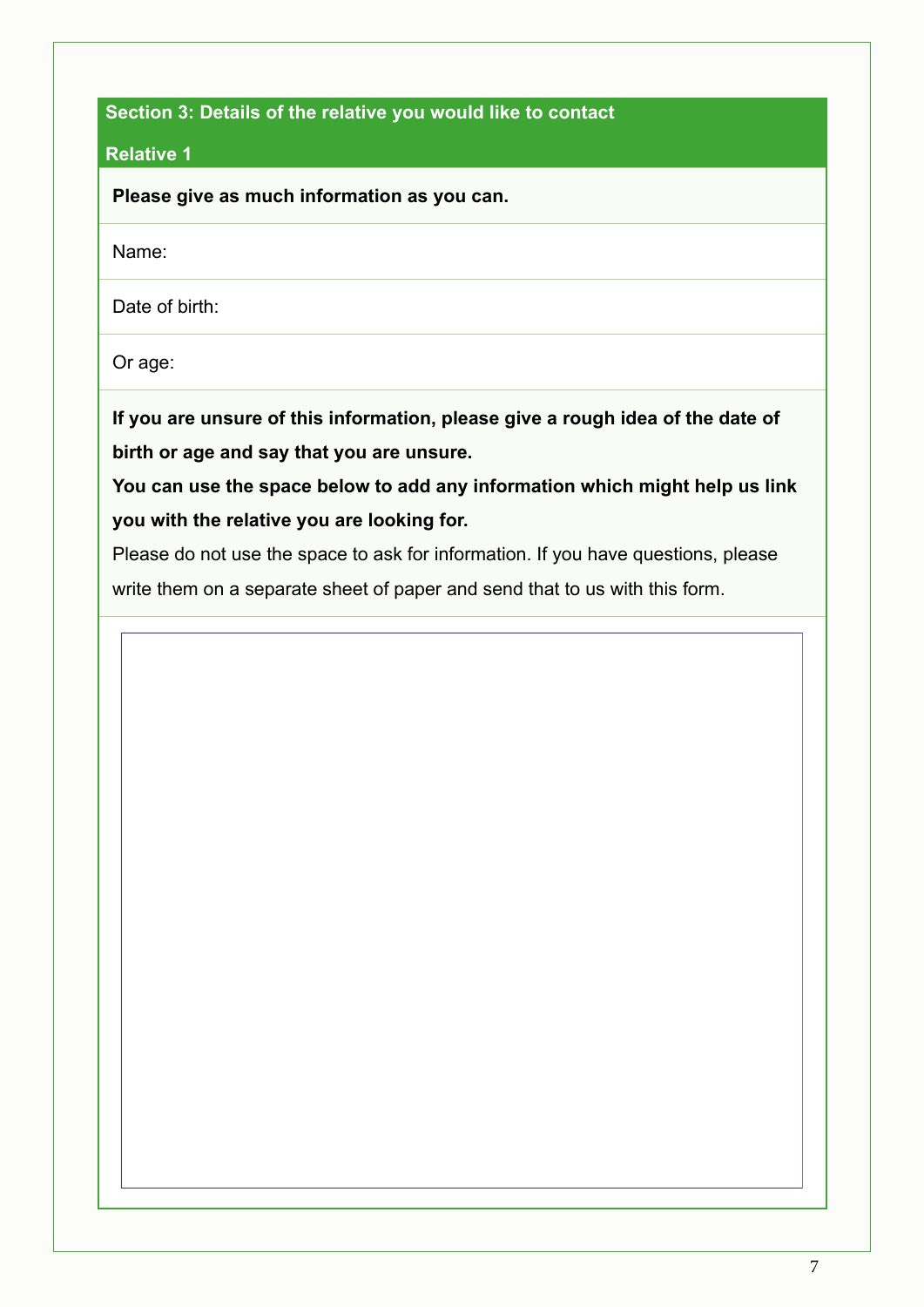#### <span id="page-7-0"></span>**Section 4: What level of contact do you want to have with this person?**

#### **Contact options – you can tick more than one:**

## **Yes contact options**

Exchange of letters, medical and/or background information or other information:

Contact by email or telephone:

Willing to meet:



No contact, but willing to share medical and/or background information:

(See section below on sharing information)

No contact at the moment:

If you have picked any of the 'No contact' options, would you like to be told

discreetly if the other person joins this register and is looking for you?

Please pick Yes or No Yes No

**Sometimes a birth family member will give medical information on their application form.**

If you have picked the 'No contact' option, would you like us to tell you discreetly about medical information that may be relevant to you? (Please select one of the boxes below.)

Note: We will check carefully the identity of anyone who contacts us.

Yes, I would like the Adoption Authority of Ireland to contact me discreetly with medical information received from my birth family.

No, I would not like the Adoption Authority of Ireland to contact me discreetly with medical information received from my birth family.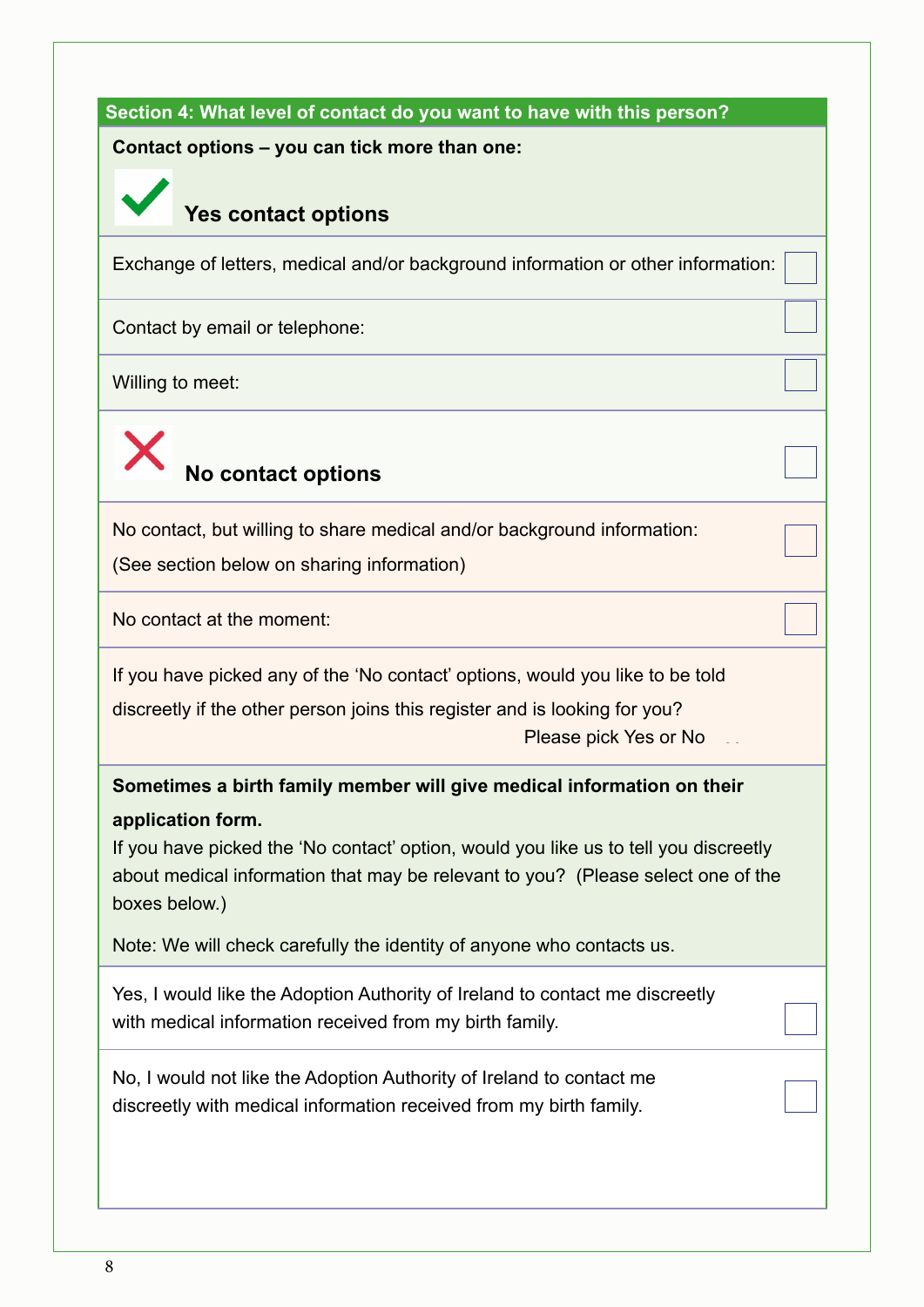#### <span id="page-8-0"></span>**Section 4 continued**

#### **Sharing information**

Please use this space to give any medical or background information you would like to share. If you need more space, please write on a separate page.

#### **Section 5: Other contact options**

**If someone other than the relative you have named in Section 3 joins the register looking for you, would you like to be told discreetly?** 

Yes, I would like to be told discreetly. Yes

No, I am only interested in the person I have named in Section 3. No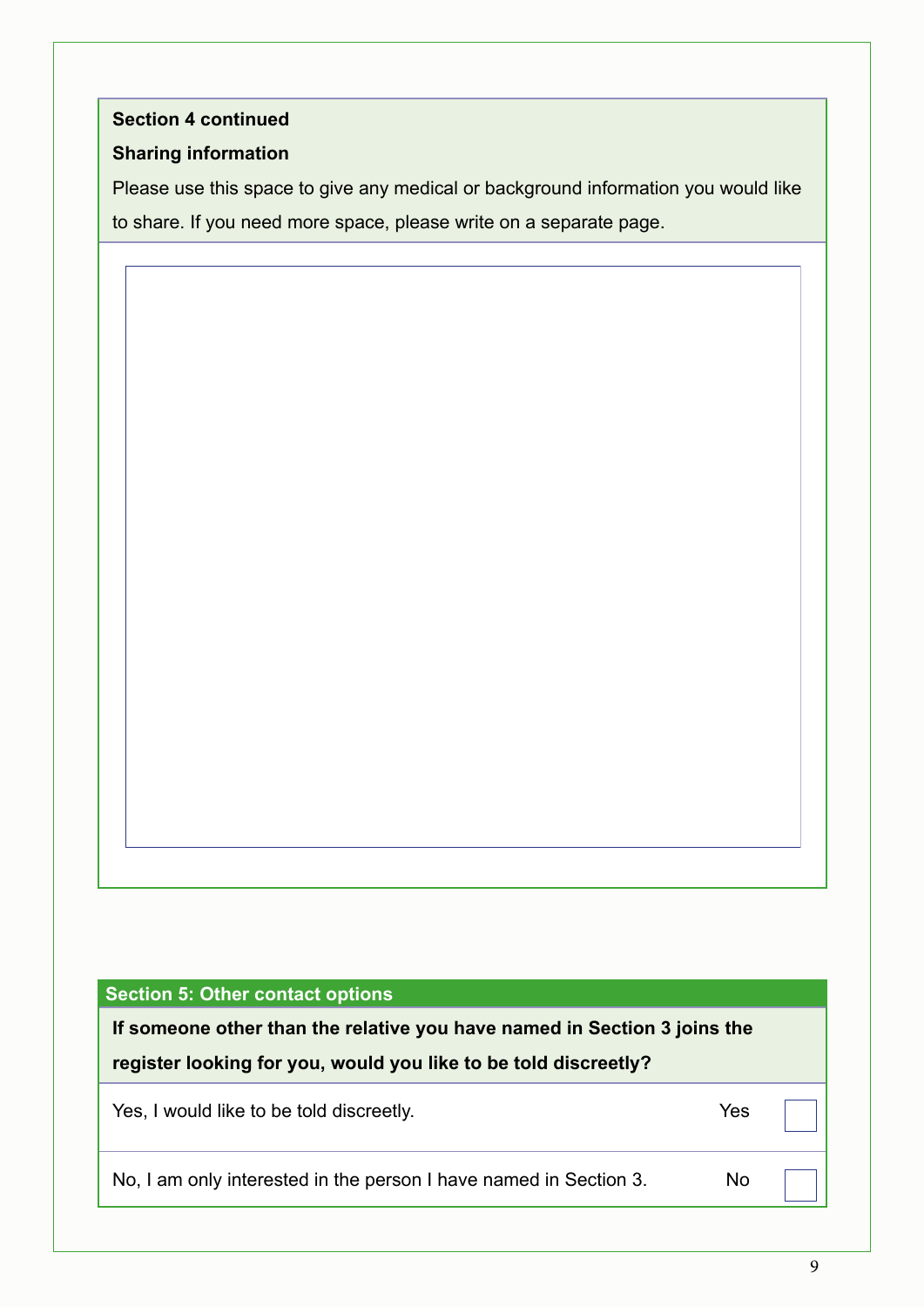#### <span id="page-9-0"></span>**Section 6: Identification and signature**

I, the Applicant, consent to my scanned written signature or my electronic signature or my typed signature being used by the Adoption Authority of Ireland to authorise my agreement to the information provided on this form.

By signing this form, I acknowledge that to the best of my knowledge, all information given by me is true and accurate. I also confirm that the personal identification provided by me is true and accurate.

**Please pick Yes or No**

| What form of identification are you sending with this application? (See page 4.)                                                                                            |           |  |
|-----------------------------------------------------------------------------------------------------------------------------------------------------------------------------|-----------|--|
| Signed:                                                                                                                                                                     |           |  |
| Date:                                                                                                                                                                       |           |  |
| Note: This is an extremely serious and sensitive matter for those involved. The<br>Adoption Authority will report any person who misuses this form to An Garda<br>Síochána. |           |  |
| <b>Section 7: Checklist</b>                                                                                                                                                 |           |  |
| Have you signed and dated the form at Section 6?                                                                                                                            | Yes or No |  |
| Have you included a certified copy of your identification?                                                                                                                  |           |  |
| Please do not send original documents.                                                                                                                                      | Yes or No |  |
| If you have nominated a friend or family member to complete this form on<br>your behalf:                                                                                    |           |  |
| Have you included certified identification for the friend or<br>family member who is helping you?                                                                           | Yes or No |  |
| Have you included a separate letter as described in<br>the information leaflet?                                                                                             | Yes or No |  |
| Where do I send the completed form and identification?                                                                                                                      |           |  |
| You can send it by: Email: tracing@aai.gov.ie; Post: PO Box 9957, Dublin 4                                                                                                  |           |  |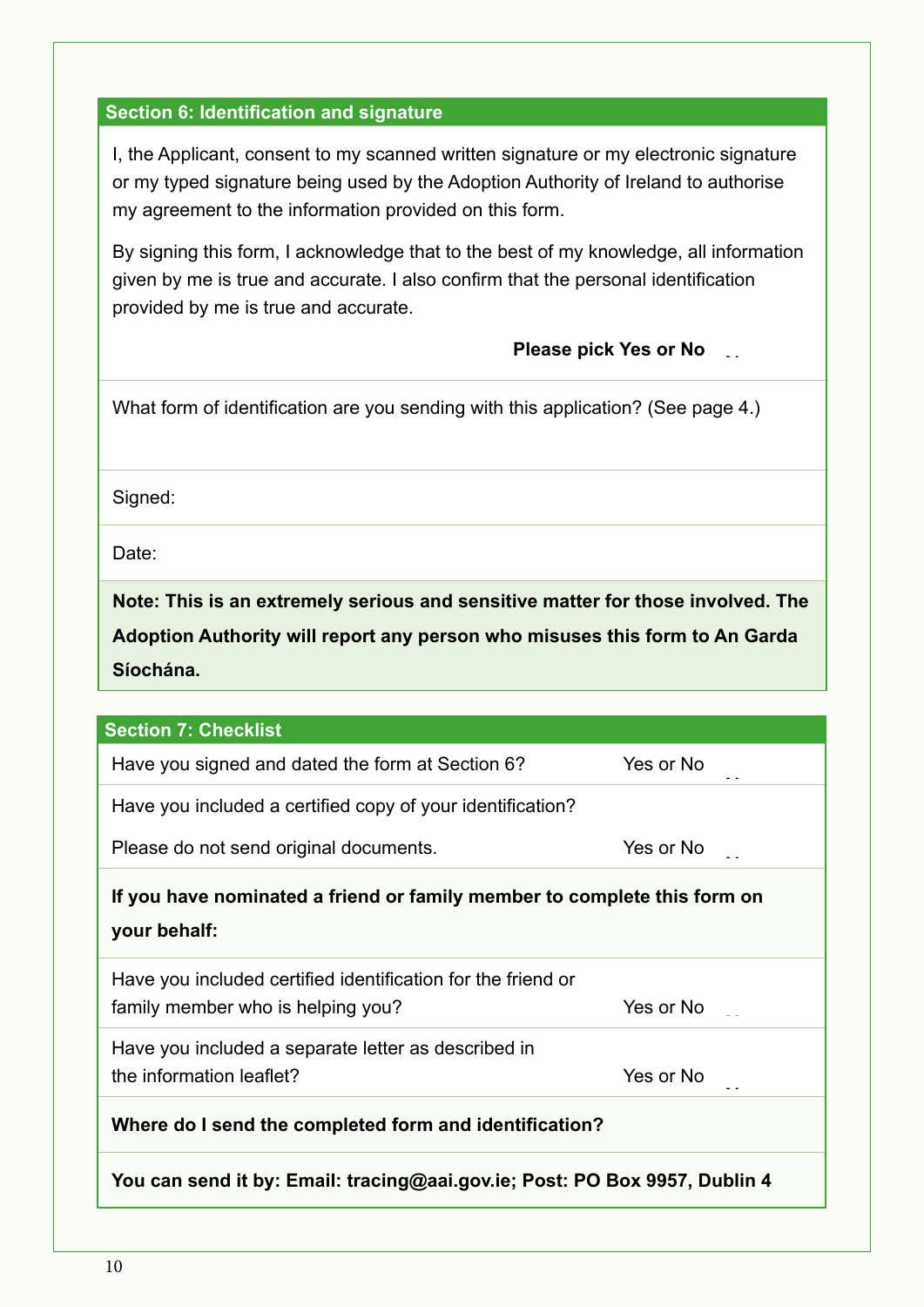#### <span id="page-10-0"></span>**Section 8:**

**Use this section if you are searching for more than one adopted person**

#### **Relative 2**

**Please give as much information as you can.**

Name:

Date of birth:

Or age:

**If you are unsure of this information, please give a rough idea of the date of birth or age and say that you are unsure.**

**You can use the space below to add any information which might help us link you with the relative you are looking for.**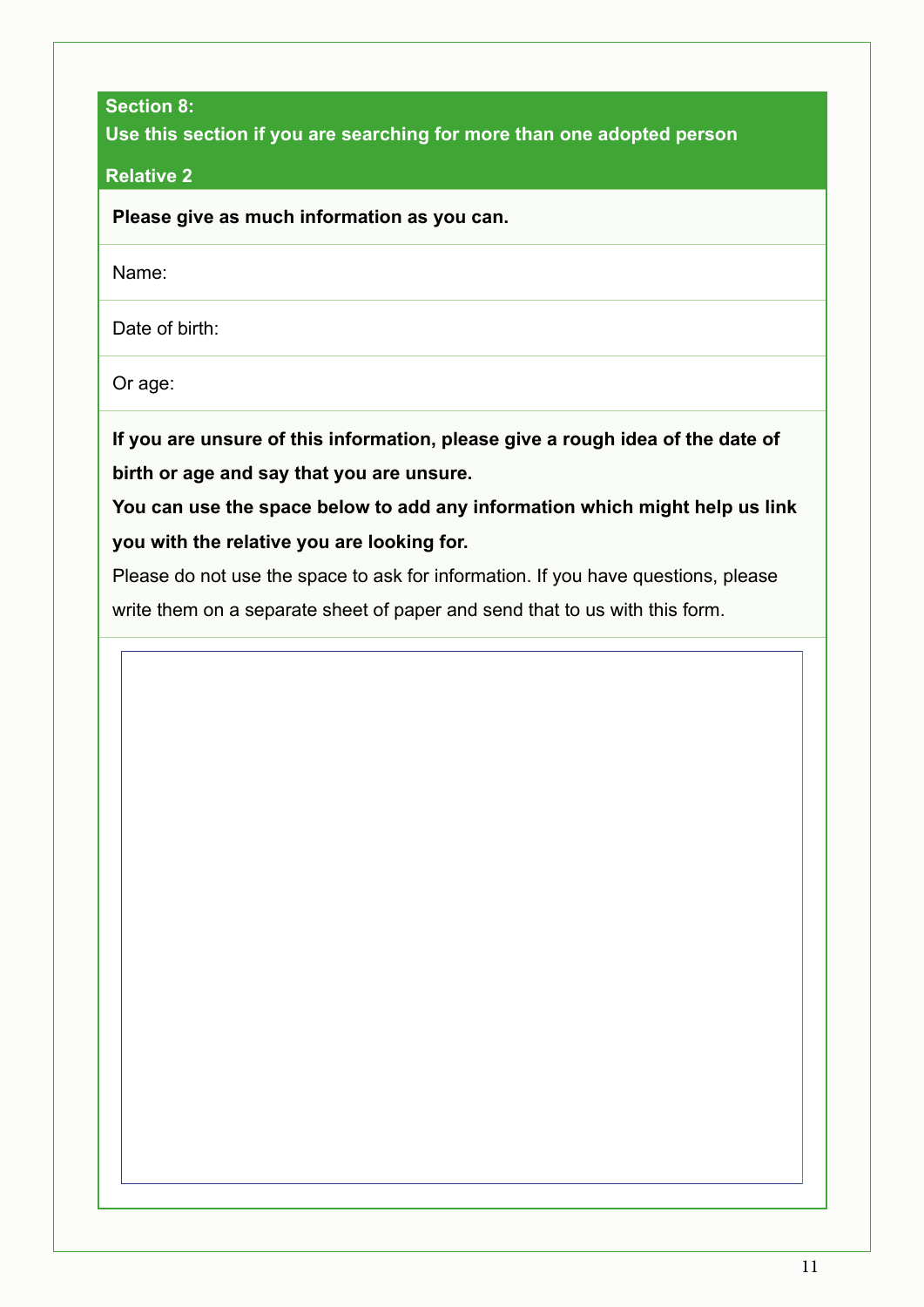#### **Section 8: Relative 3**

**Please give as much information as you can.**

Name:

Date of birth:

Or age:

**If you are unsure of this information, please give a rough idea of the date of birth or age and say that you are unsure.**

**You can use the space below to add any information which might help us link you with the relative you are looking for.**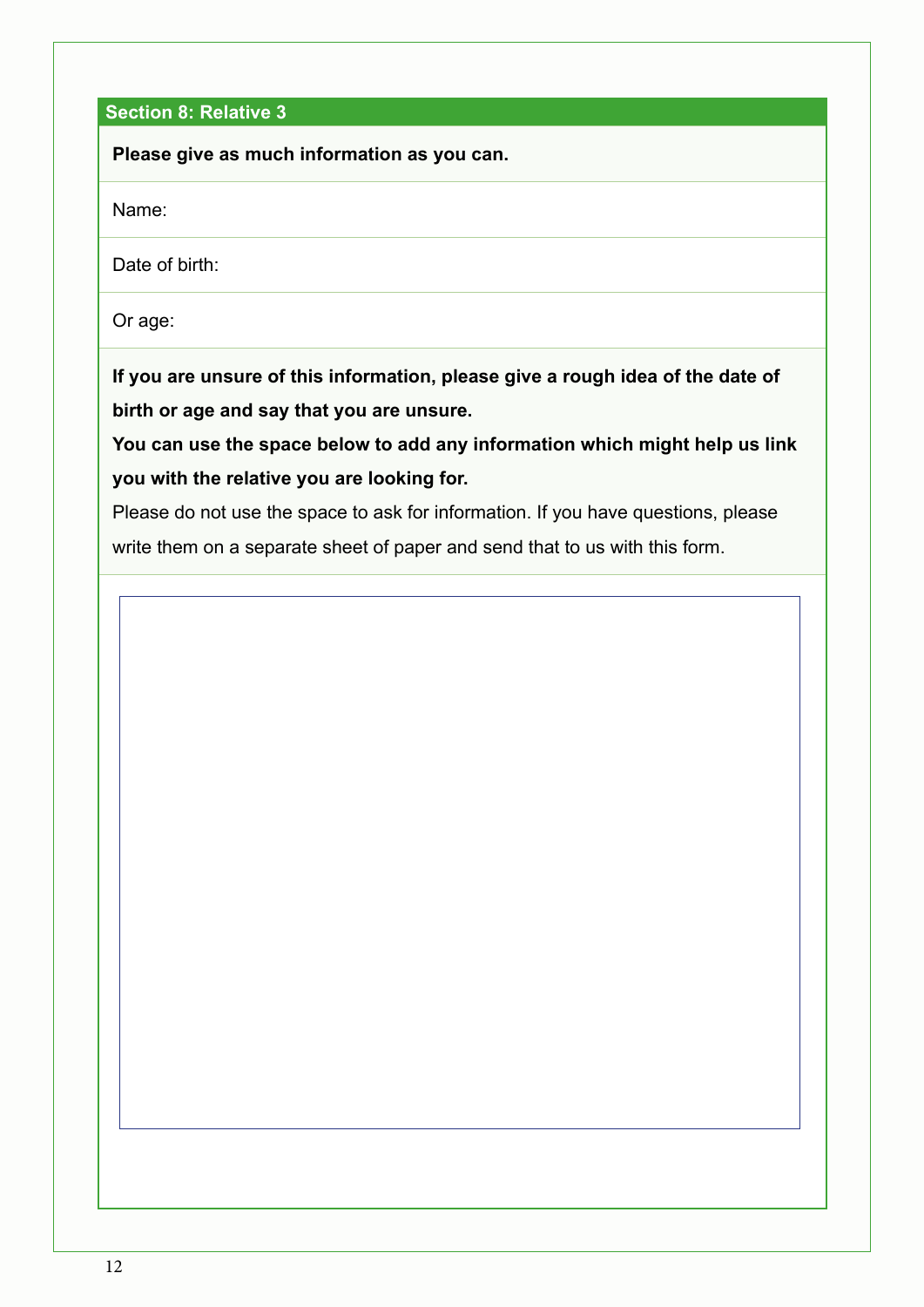#### **Section 8: Relative 4**

**Please give as much information as you can.**

Name:

Date of birth:

Or age:

**If you are unsure of this information, please give a rough idea of the date of birth or age and say that you are unsure.**

**You can use the space below to add any information which might help us link you with the relative you are looking for.**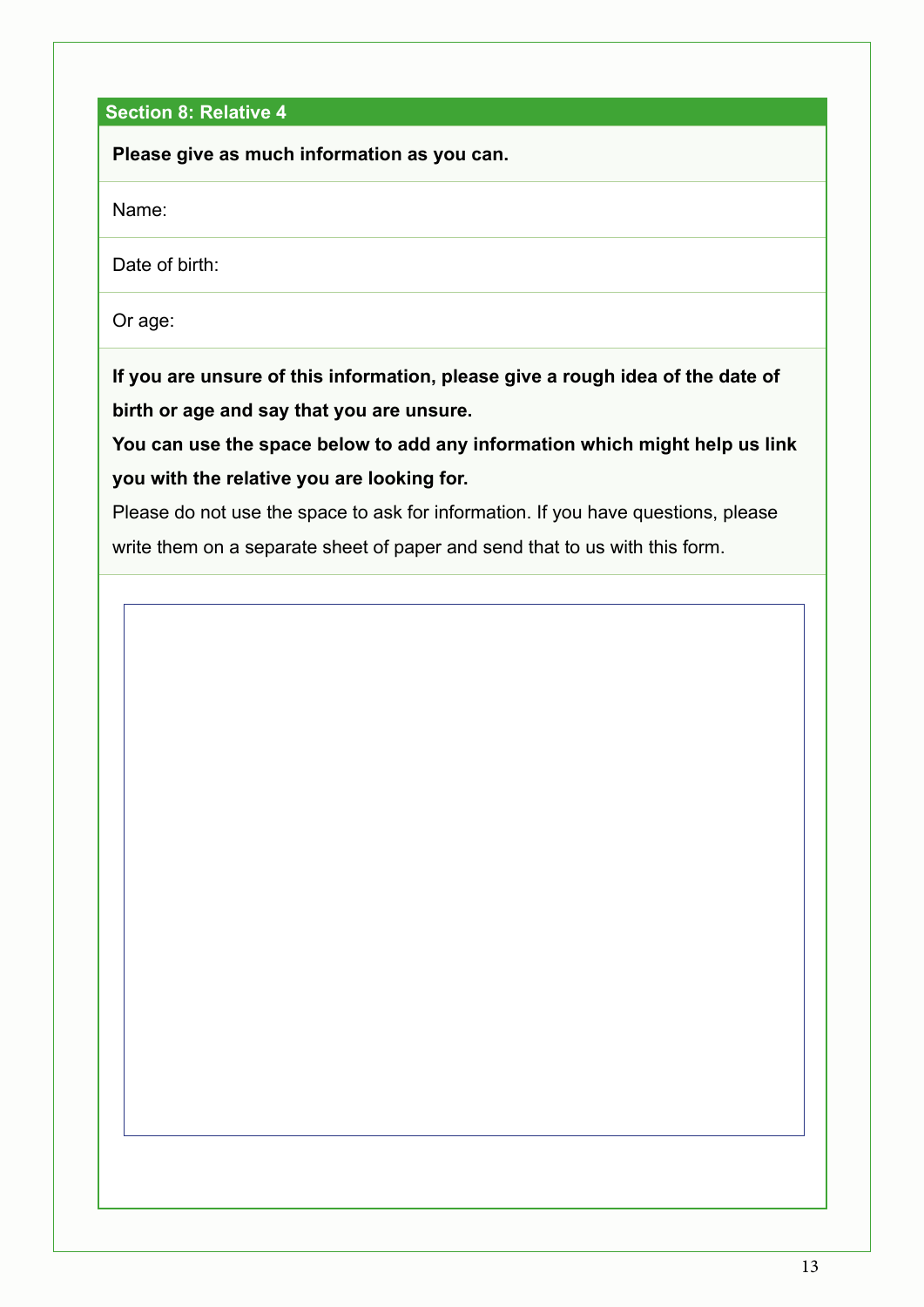#### **Section 8: Relative 5**

**Please give as much information as you can.**

Name:

Date of birth:

Or age:

**If you are unsure of this information, please give a rough idea of the date of birth or age and say that you are unsure.**

**You can use the space below to add any information which might help us link you with the relative you are looking for.**